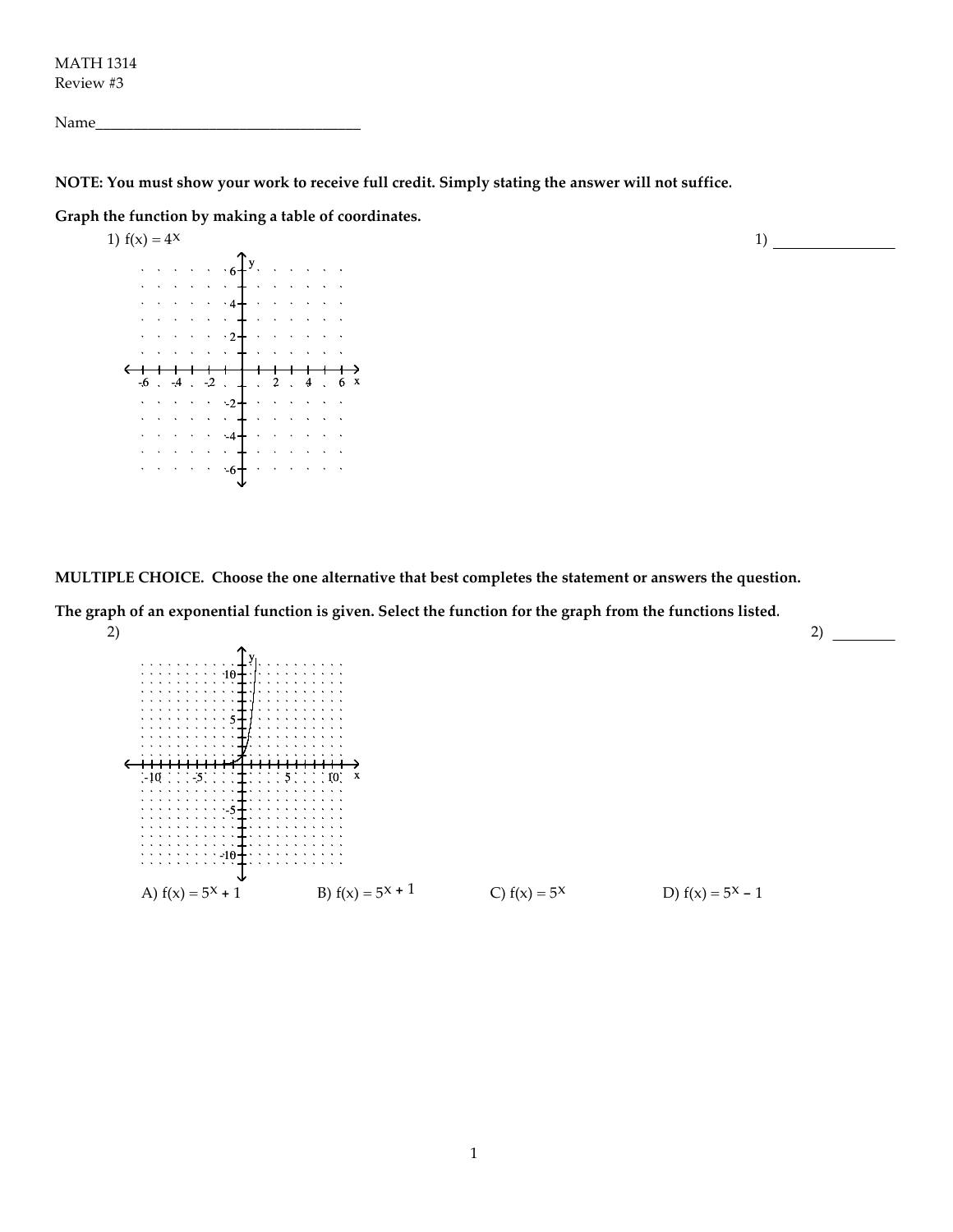#### NOTE: You must show your work to receive full credit. Simply stating the answer will not suffice.

### Graph the function.

3) Use the graph of  $f(x) = 5^x$  to obtain the graph of  $g(x) = 5^x + 2$ .



#### Solve the problem.

4) The function  $D(h) = 9e^{-0.4h}$  can be used to determine the milligrams D of a certain drug in a patient's bloodstream h hours after the drug has been given. How many milligrams (to two decimals) will be present after 8 hours?

4)

5)

Use the compound interest formulas A = P $\left(1+\frac{r}{r}\right)$ n nt and A = Pert to solve.

5) Find the accumulated value of an investment of \$19,000 at 12% compounded annually for 13 years.

### Write the equation in its equivalent exponential form.

6)  $\log_5 25 = 2$  $25 = 2$  6)

## Write the equation in its equivalent logarithmic form.

 $7) 6<sup>2</sup> = x$  7)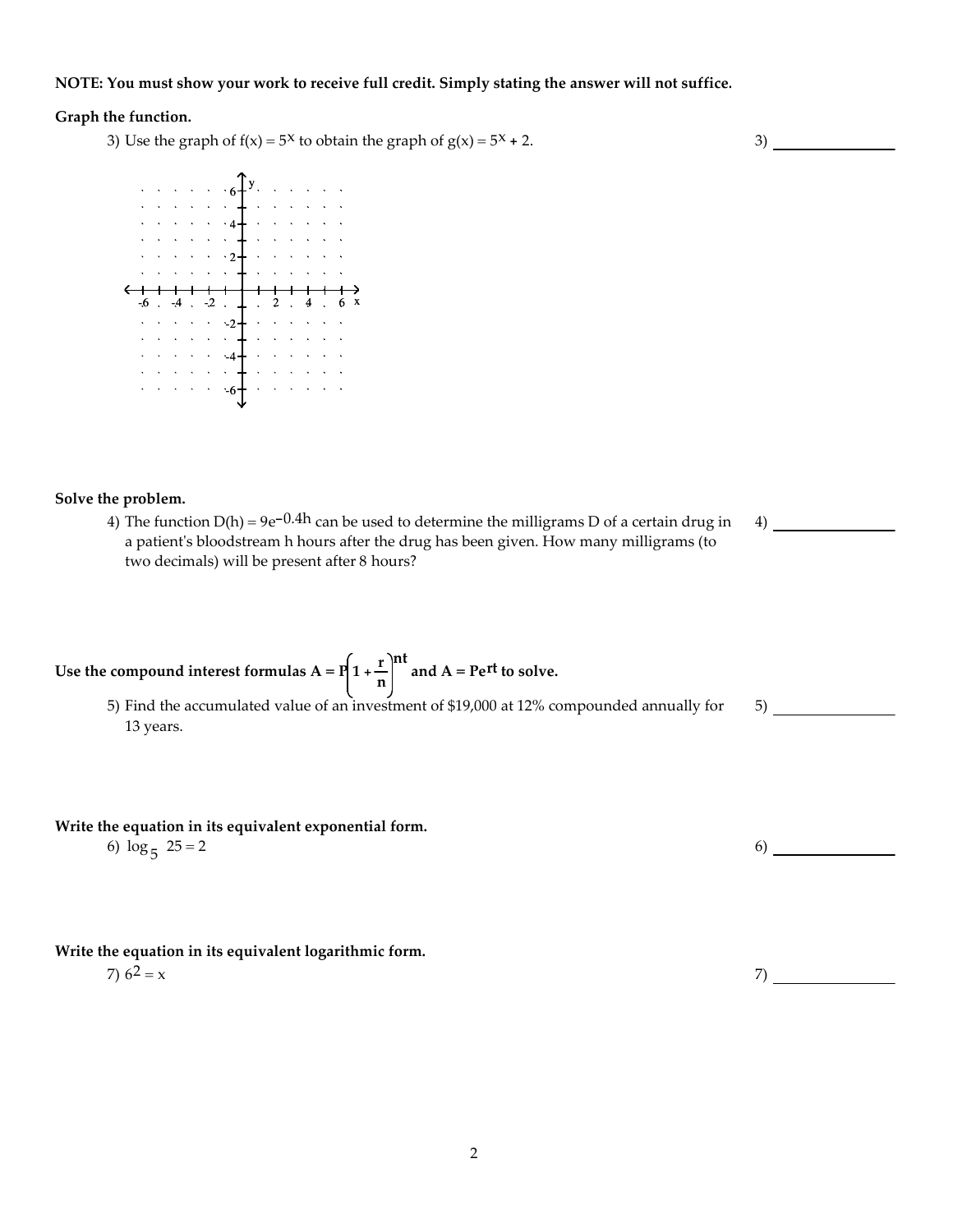## Evaluate the expression without using a calculator.

# 8)  $\log_{10} 10,000$  8)

| 9) $\log_4 \frac{1}{16}$                                                   |     |
|----------------------------------------------------------------------------|-----|
| 10) $\log_5 1$                                                             |     |
| $11)$ 2 $\log_2 18$                                                        | 11) |
| 12) $\log_3 3^{14}$                                                        |     |
| Find the domain of the logarithmic function.<br>13) $f(x) = log_5 (x + 7)$ |     |
| 14) $f(x) = log_3 (x - 6)^2$                                               |     |
| 15) $f(x) = \ln\left(\frac{1}{x-8}\right)$                                 |     |
|                                                                            |     |

Evaluate or simplify the expression without using a calculator.  $16) \log 0.01$  16)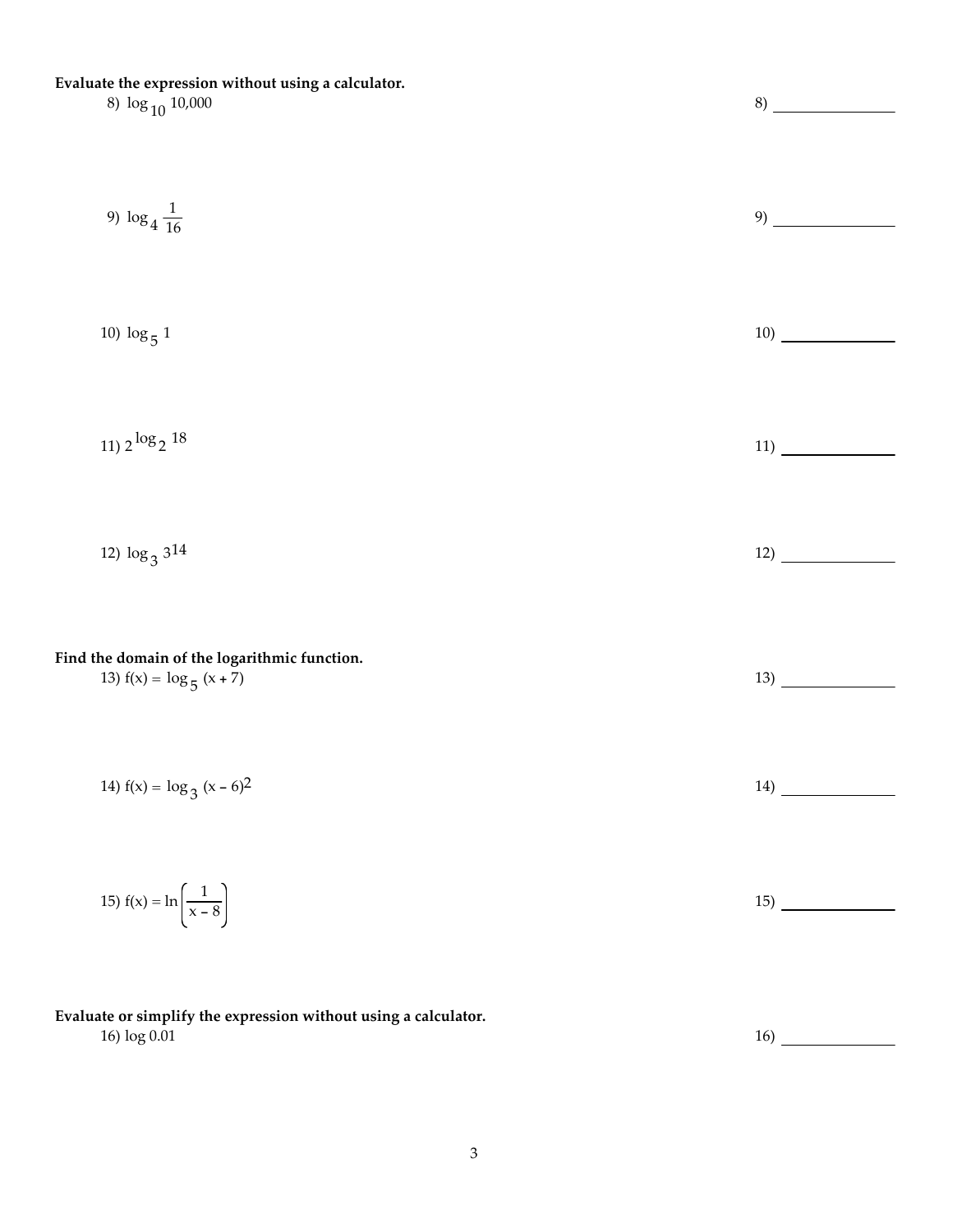| 17) 8 log 104.1                                                                                                                                                                                     |      |
|-----------------------------------------------------------------------------------------------------------------------------------------------------------------------------------------------------|------|
| 18) ln e <sup>3</sup>                                                                                                                                                                               | 18)  |
| 19) ln $\sqrt[7]{e}$                                                                                                                                                                                | 19)  |
| 20) ln 1                                                                                                                                                                                            | (20) |
| Evaluate the expression without using a calculator.<br>21) $ln e^{12x}$                                                                                                                             | 21)  |
| Use properties of logarithms to expand the logarithmic expression as much as possible. Where possible, evaluate<br>logarithmic expressions without using a calculator.<br>22) $\log_6 (7 \cdot 11)$ |      |
| 23) $\log_4(16x)$                                                                                                                                                                                   |      |
| 24) log (10,000x)                                                                                                                                                                                   |      |
| 25) $\log_3\left(\frac{7}{5}\right)$                                                                                                                                                                |      |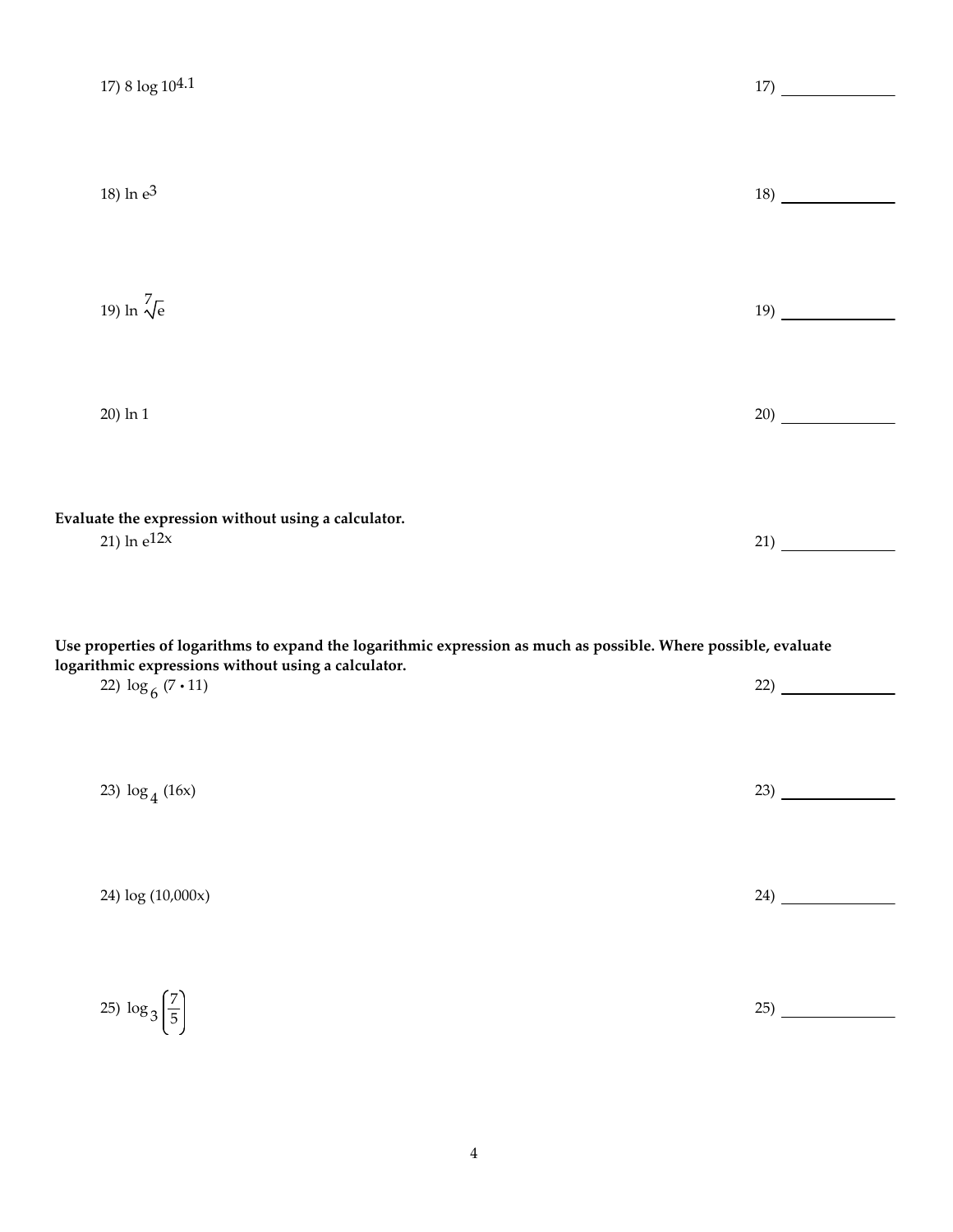26) log 
$$
\left(\frac{x}{100}\right)
$$
  
\n27) log<sub>3</sub> x<sup>6</sup>  
\n28) log<sub>4</sub> 11<sup>-2</sup>  
\n29) log<sub>4</sub> x<sup>9</sup>  
\n30) log<sub>6</sub>  $\left(\frac{7 \cdot 11}{5}\right)$   
\n31) log<sub>6</sub>  $\left(\frac{x^3}{y^8}\right)$   
\n32) log<sub>4</sub>  $\left(\frac{x+3}{x^4}\right)$   
\n33) ln  $\sqrt[6]{\frac{e^3}{x^8}}$   
\n34) ln  $\sqrt[6]{\frac{e^3}{x^9}}$   
\n35) ln  $\sqrt[6]{\frac{e^3}{x^9}}$   
\n36)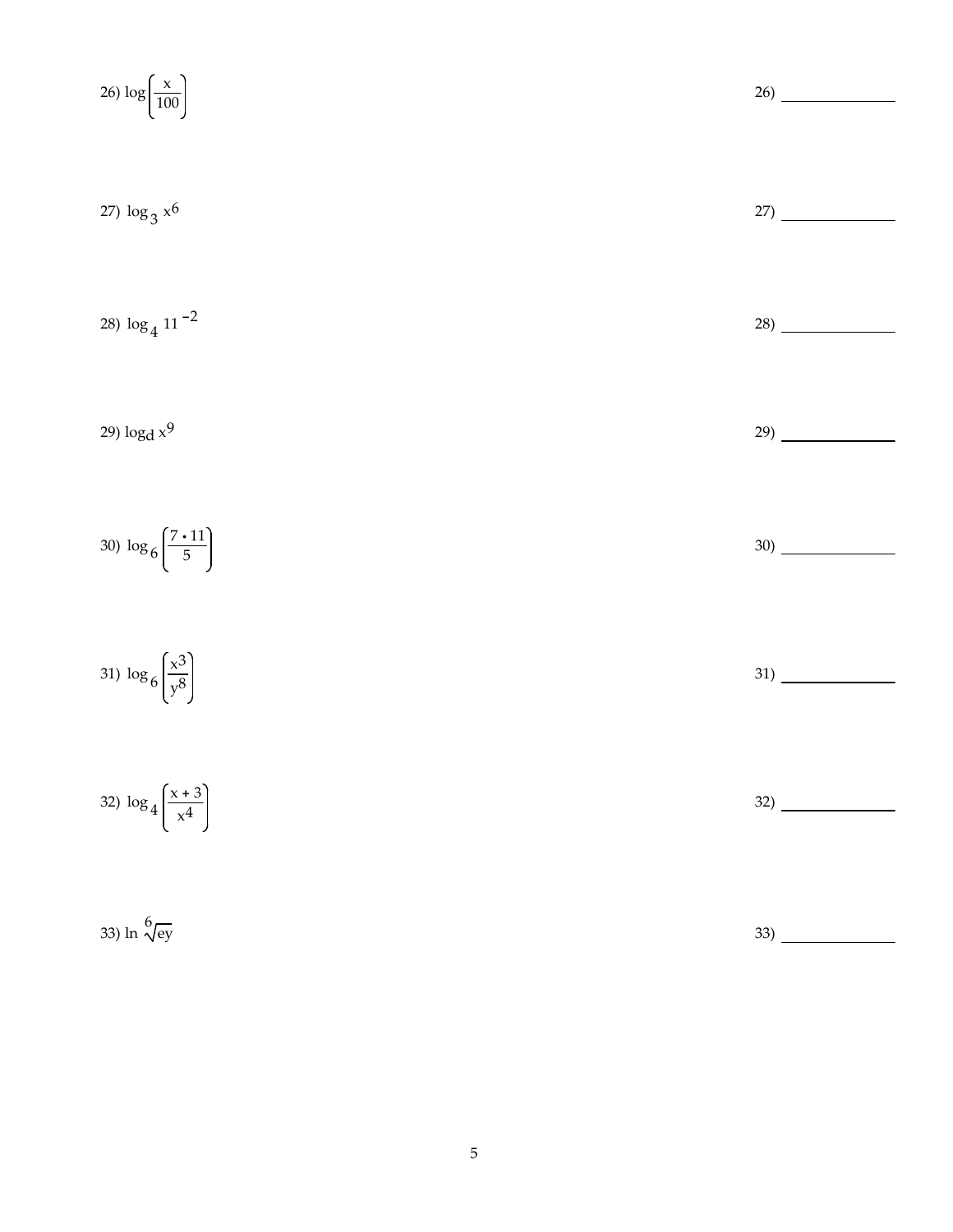$$
34) \log_3\left(\frac{\sqrt[7]{x} \sqrt[10]{y}}{z^2}\right)
$$

Use properties of logarithms to condense the logarithmic expression. Write the expression as a single logarithm whose coefficient is 1. Where possible, evaluate logarithmic expressions.

35) log c m + log c n  $35)$ 36) 6 ln x -  $\frac{1}{4}$ 4  $ln y$  36) 37)  $\log_6 (x - 6) - \log_6$  $(x - 1)$  37) 38) 3  $\log_6 x + 5 \log_6 x$  $(x - 6)$  38) Use common logarithms or natural logarithms and a calculator to evaluate to four decimal places 39)  $\log_6 22$ 22  $\sim$  39) 40)  $\log_{18}$  49.8  $\qquad \qquad \qquad$  40)

Solve the equation by expressing each side as a power of the same base and then equating exponents. 41)  $4^x = 64$  41)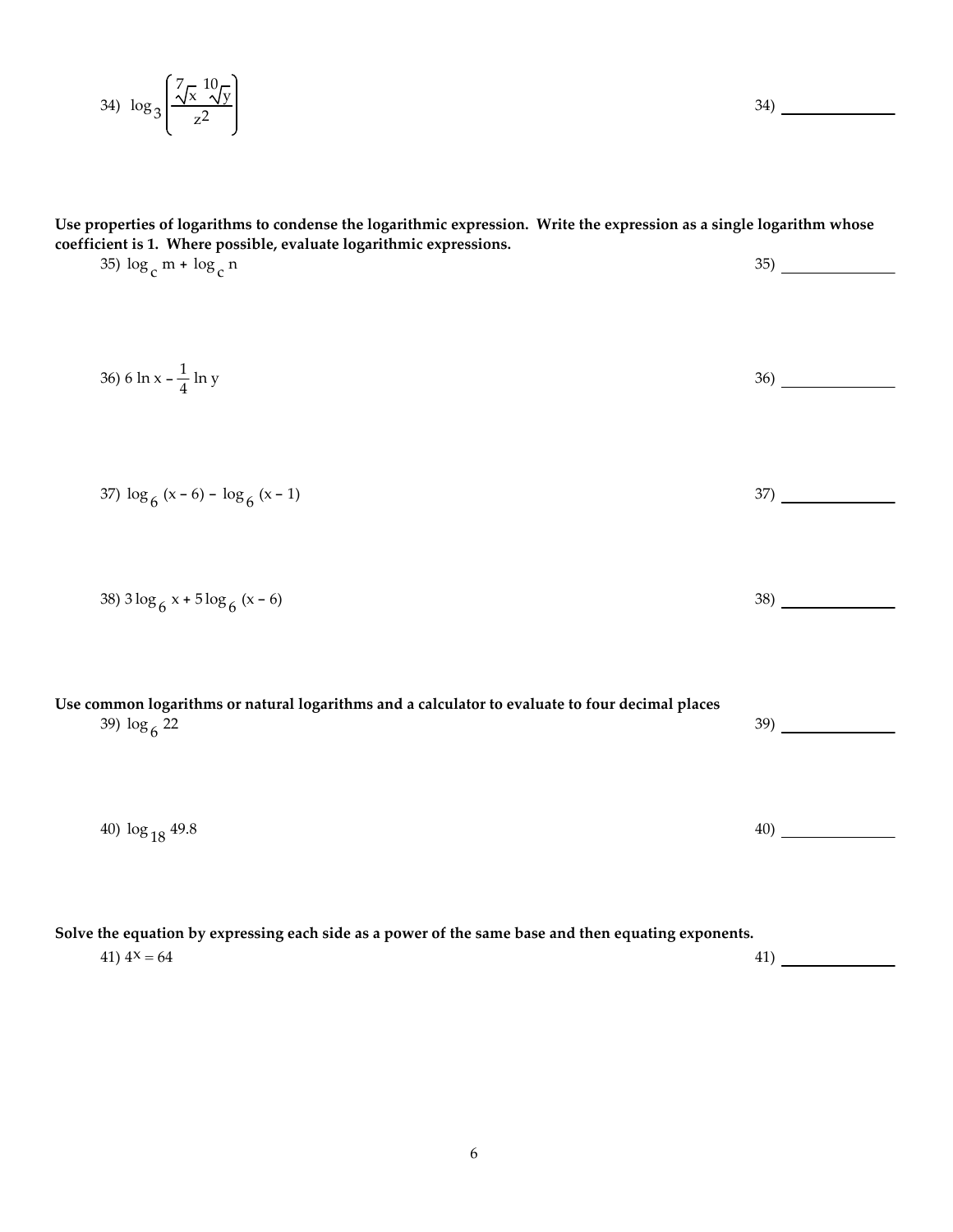| Solve the exponential equation. Express the solution set in terms of natural logarithms.<br>43) $2^{5x} = 2.6$                                                                 |                               |
|--------------------------------------------------------------------------------------------------------------------------------------------------------------------------------|-------------------------------|
| 44) $e^{x + 5} = 2$                                                                                                                                                            |                               |
| Solve the exponential equation. Use a calculator to obtain a decimal approximation, correct to two decimal places, for the                                                     |                               |
| solution.<br>45) $10^x = 3.76$                                                                                                                                                 |                               |
| 46) $e^{x} = 3.6$                                                                                                                                                              |                               |
| 47) $3^x = 12$                                                                                                                                                                 | $\left( \frac{47}{2} \right)$ |
| 48) $7^x = 6^{x} + 7$                                                                                                                                                          | $\left(48\right)$             |
| Solve the logarithmic equation. Be sure to reject any value that is not in the domain of the original logarithmic<br>expressions. Give the exact answer.<br>49) $\log_2 x = 5$ |                               |
| 50) $\log_4(x+3) + \log_4(x-3) = 2$                                                                                                                                            |                               |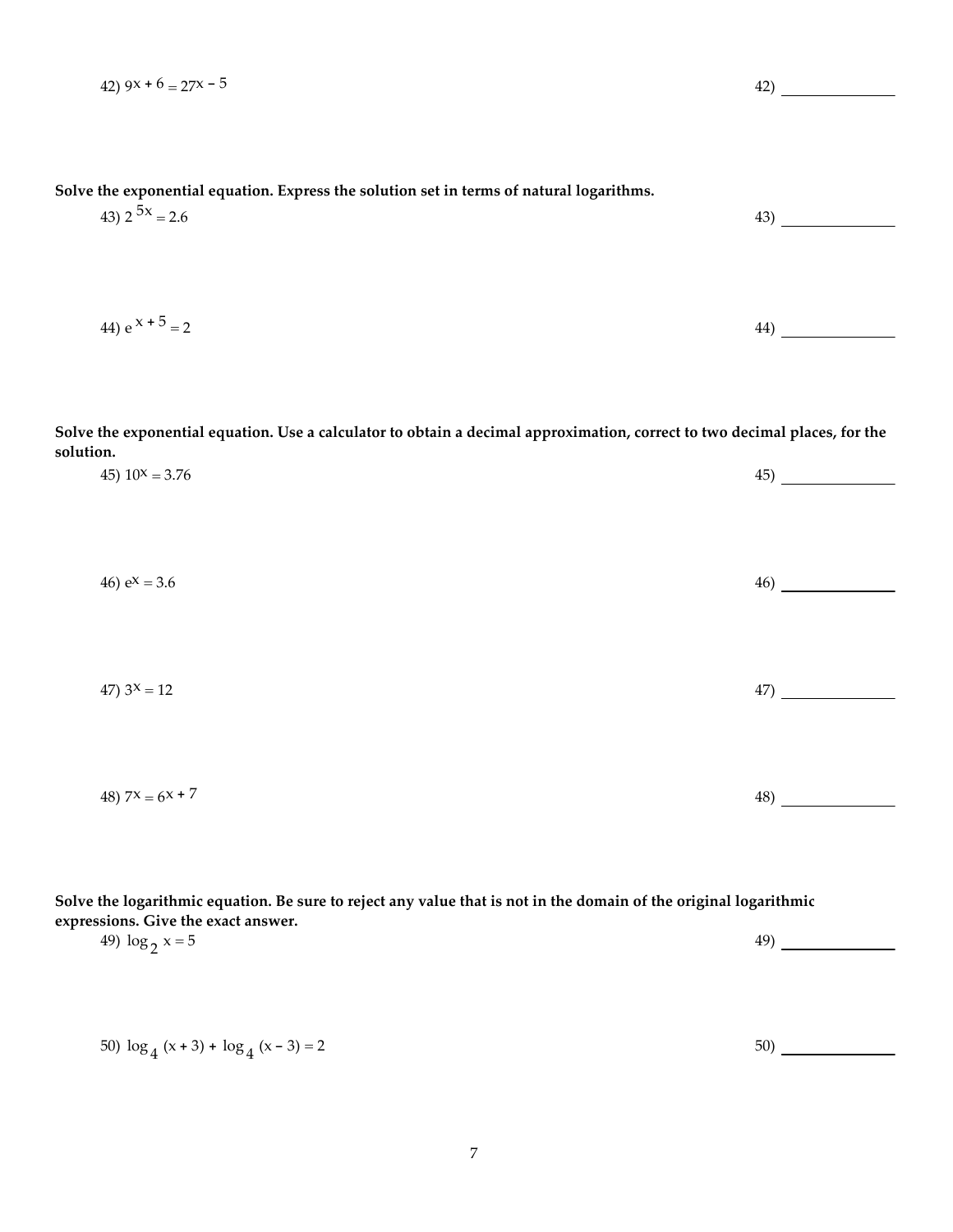|        | 51) $\ln x = 5$                                                                                                                                                                                                                                                                                                                    | 51) |
|--------|------------------------------------------------------------------------------------------------------------------------------------------------------------------------------------------------------------------------------------------------------------------------------------------------------------------------------------|-----|
|        | 52) $5 + 3 \ln x = 7$                                                                                                                                                                                                                                                                                                              | 52) |
|        | 53) $\ln \sqrt{x+2} = 7$                                                                                                                                                                                                                                                                                                           |     |
|        | 54) $\ln 4 + \ln (x - 1) = 0$                                                                                                                                                                                                                                                                                                      | 54) |
| Solve. | 55) The value of a particular investment follows a pattern of exponential growth. In the year<br>2000, you invested money in a money market account. The value of your investment t<br>years after 2000 is given by the exponential growth model $A = 3200e^{0.06t}$ . How much did<br>you initially invest in the account?        | 55) |
|        | 56) The value of a particular investment follows a pattern of exponential growth. In the year<br>2000, you invested money in a money market account. The value of your investment t<br>years after 2000 is given by the exponential growth model $A = 1600e^{0.052t}$ . By what<br>percentage is the account increasing each year? | 56) |
|        | Solve the problem.<br>57) The logistic growth function $f(t) = \frac{71,000}{1 + 2365.7e^{-1.2t}}$ models the number of people who<br>have become ill with a particular infection t weeks after its initial outbreak in a particular                                                                                               | 57) |

community. How many people were ill after 7 weeks?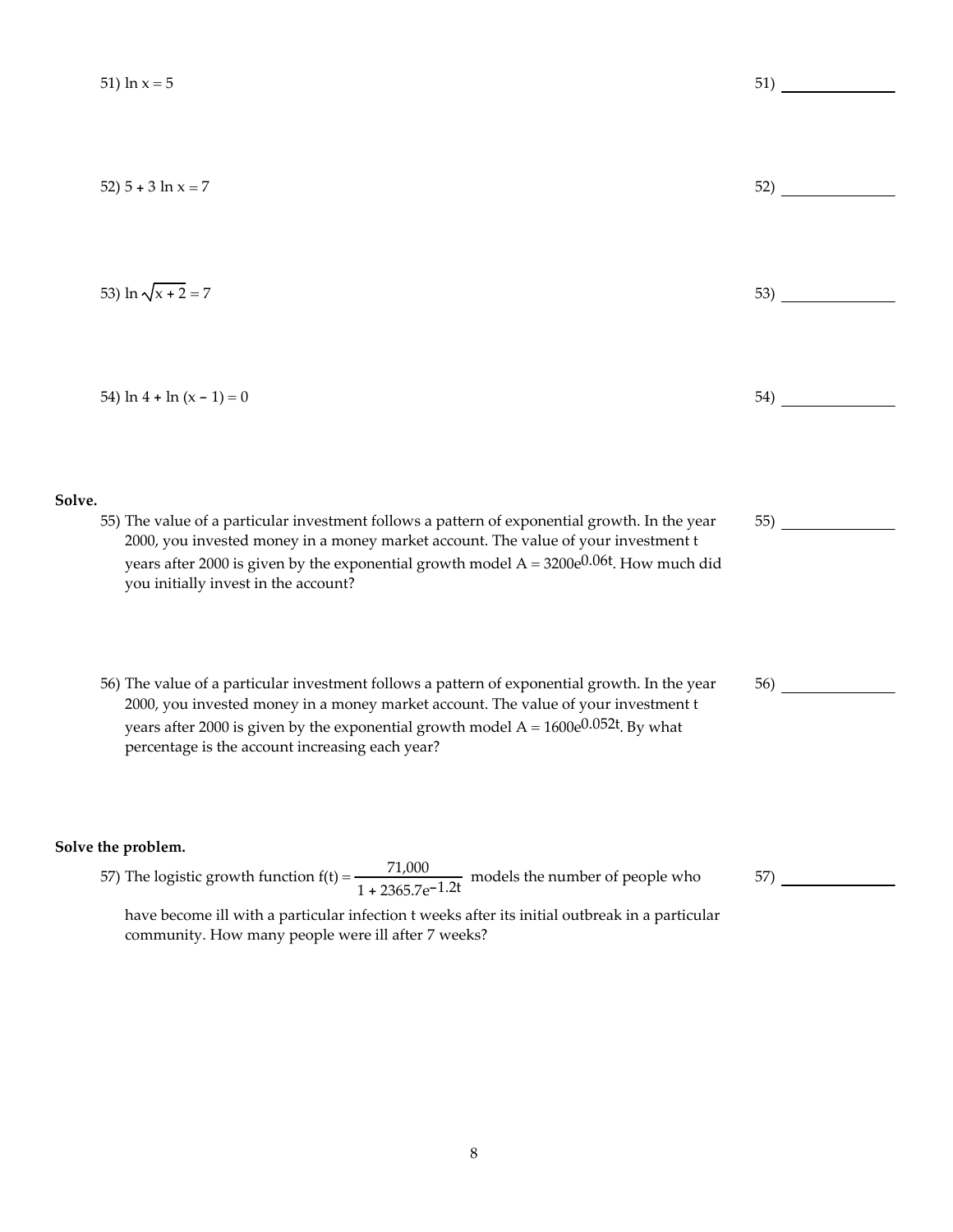| 58) The logistic growth function $f(t) = \frac{440}{1 + 6.3e^{-0.27t}}$ describes the population of a species of                                                                                                                                                   | 58) |
|--------------------------------------------------------------------------------------------------------------------------------------------------------------------------------------------------------------------------------------------------------------------|-----|
| butterflies t months after they are introduced to a non-threatening habitat. What is the<br>limiting size of the butterfly population that the habitat will sustain?                                                                                               |     |
| 59) The logistic growth function $f(t) = \frac{320}{1 + 7.0e^{-0.22t}}$ describes the population of a species of<br>butterflies t months after they are introduced to a non-threatening habitat. How many<br>butterflies were initially introduced to the habitat? | 59) |
| Determine whether the given ordered pair is a solution of the system.<br>$60)$ $(4, 5)$<br>$x + y = 9$<br>$x - y = -1$                                                                                                                                             | 60) |
| 61) $(5, -1)$<br>$x + y = -6$<br>$x - y = -4$                                                                                                                                                                                                                      | 61) |
| Solve the system of equations by the substitution method.<br>62)<br>$y = 2x - 4$<br>$3y + 9x = -72$                                                                                                                                                                | 62) |
| Solve the system by the addition method.<br>63) $4x + 7y = -10$<br>$-4x - 11y = 18$                                                                                                                                                                                | 63) |
| 64) $4x + y = 1$<br>$6x + 4y = -1$                                                                                                                                                                                                                                 | 64) |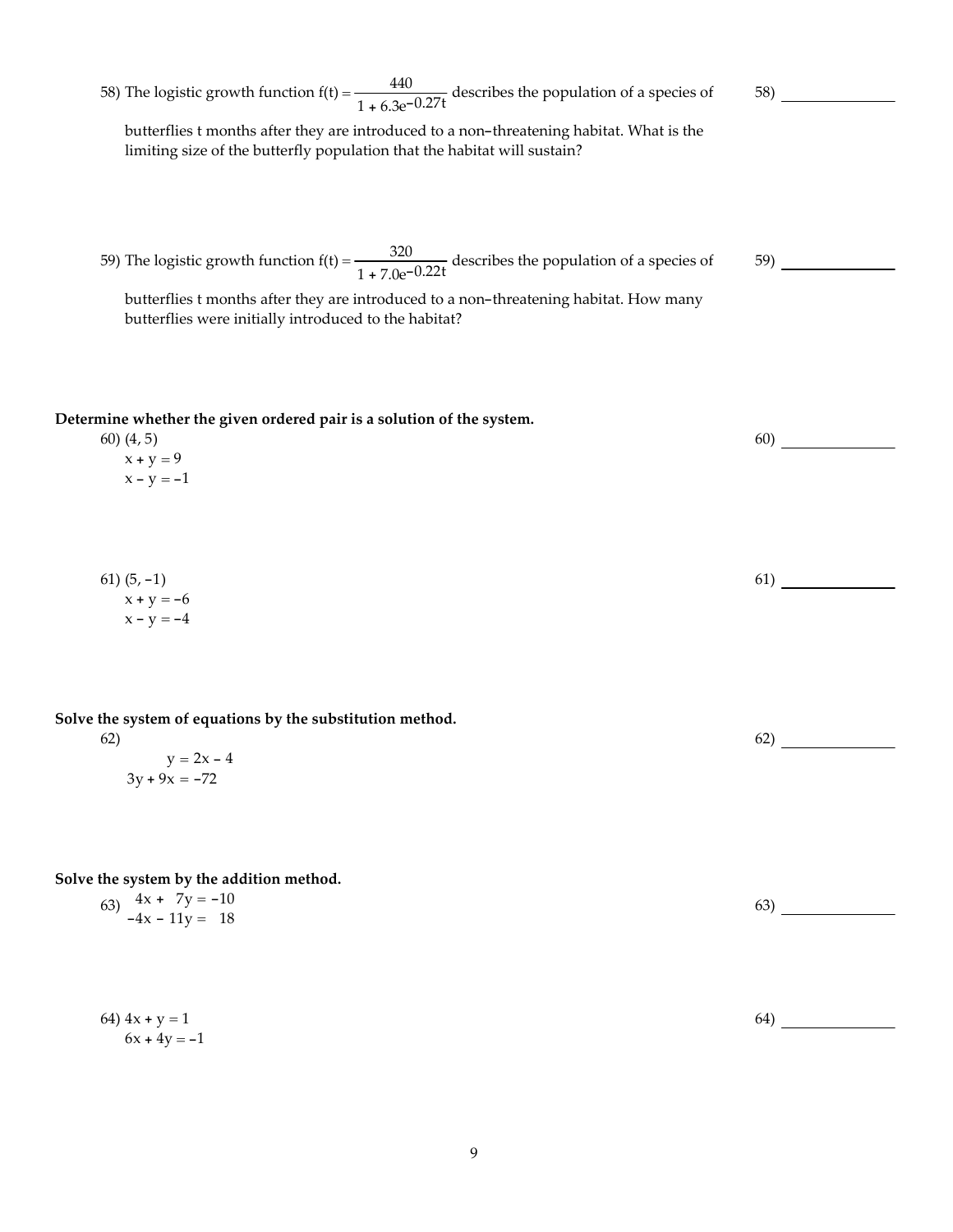65)  $5x - 6y = -28$  $2x + 4y = 40$ 

65)

Solve the system by the method of your choice. Identify systems with no solution and systems with infinitely many solutions, using set notation to express their solution sets.

| 66) $y = -2x - 4$ | 66) |
|-------------------|-----|
| $-8x - 4y = 16$   |     |

67)  $2x - 4y = 5$  $-8x + 16y = -15$ 67)

Determine if the given ordered triple is a solution of the system.

| 68) (4, 5, 3)     |  |
|-------------------|--|
| $x + y + z = 12$  |  |
| $x - y + 4z = 11$ |  |
| $3x + y + z = 20$ |  |

69) (-4, 4, 3)  $x + y + z = 3$  $x - y + 2z = -9$  $5x + y + z = 15$ 

Solve the system of equations.

70)  $x + y + z = 0$  $x - y + 4z = 17$  $2x + y + z = -4$ 

Evaluate the determinant.

71) -5 8  $3 - 6$ 

70)

68)

69)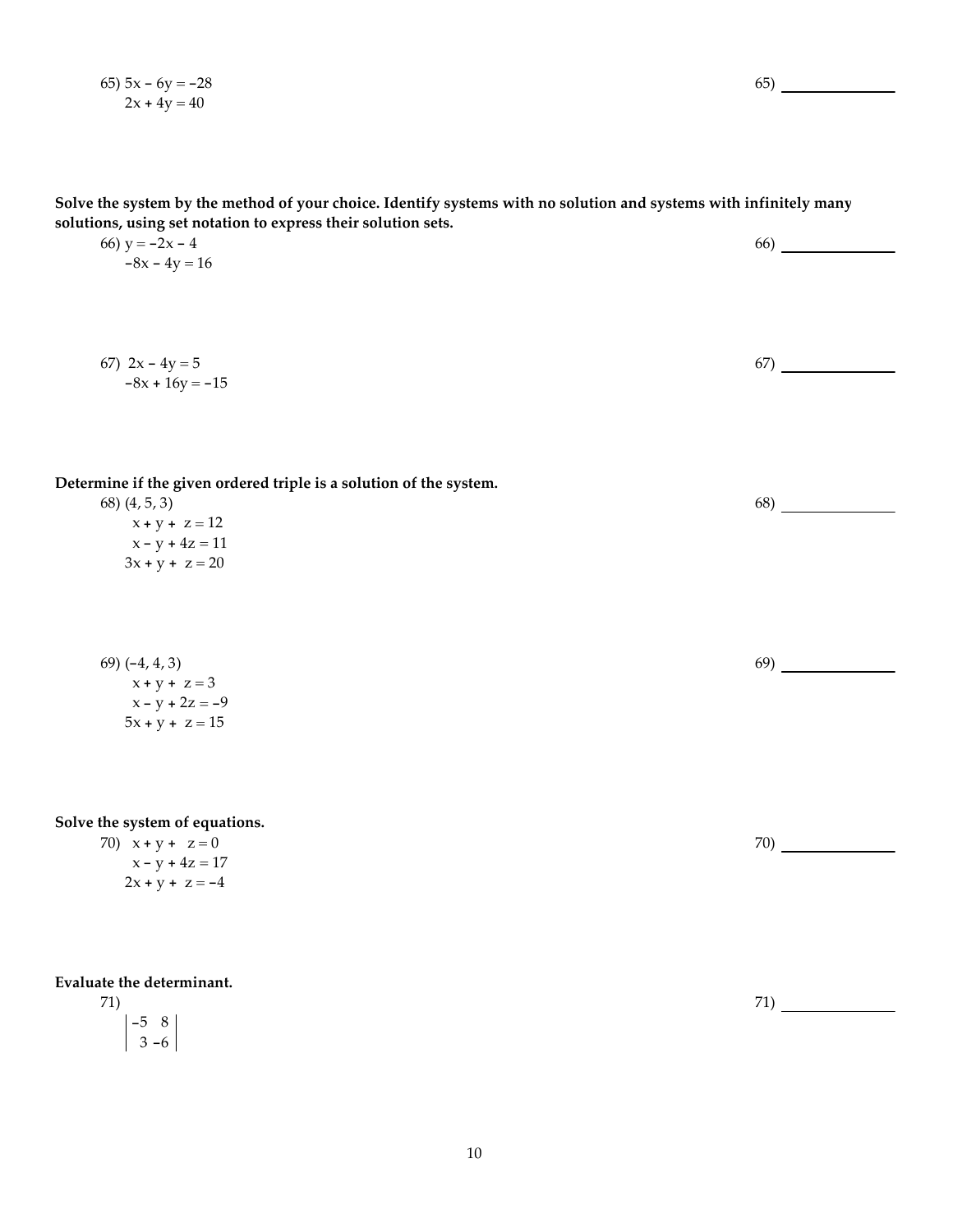72) 6 8 8 5

## Use Cramer's rule to solve the system.

 $-4$  0  $-3$ 5 0 -5

| 73) $2x + 3y = -4$                                | 73) |
|---------------------------------------------------|-----|
| $5x + y = -23$                                    |     |
|                                                   |     |
|                                                   |     |
|                                                   |     |
| 74) $-2x - 2y = -16$                              | 74) |
| $2x + 3y = 23$                                    |     |
|                                                   |     |
|                                                   |     |
|                                                   |     |
| Evaluate the determinant.                         |     |
| 75)                                               | 75) |
|                                                   |     |
| $\begin{array}{c} 6\ 0\ 0 \\ 6\ 8\ 9 \end{array}$ |     |
| 684                                               |     |
|                                                   |     |
|                                                   |     |
|                                                   |     |
|                                                   | 76) |
| 76)<br>$-4 -4 -2$                                 |     |
|                                                   |     |

Use Cramer's rule to determine if the system is inconsistent system or contains dependent equations.

| 77) $3x + y = 8$<br>12x + 4y = 32 | 55. |
|-----------------------------------|-----|
|                                   |     |

| 78) $\begin{cases} 3x + 6y = 36 \\ 6x + 12y = 34 \end{cases}$ | 78` |
|---------------------------------------------------------------|-----|
|                                                               |     |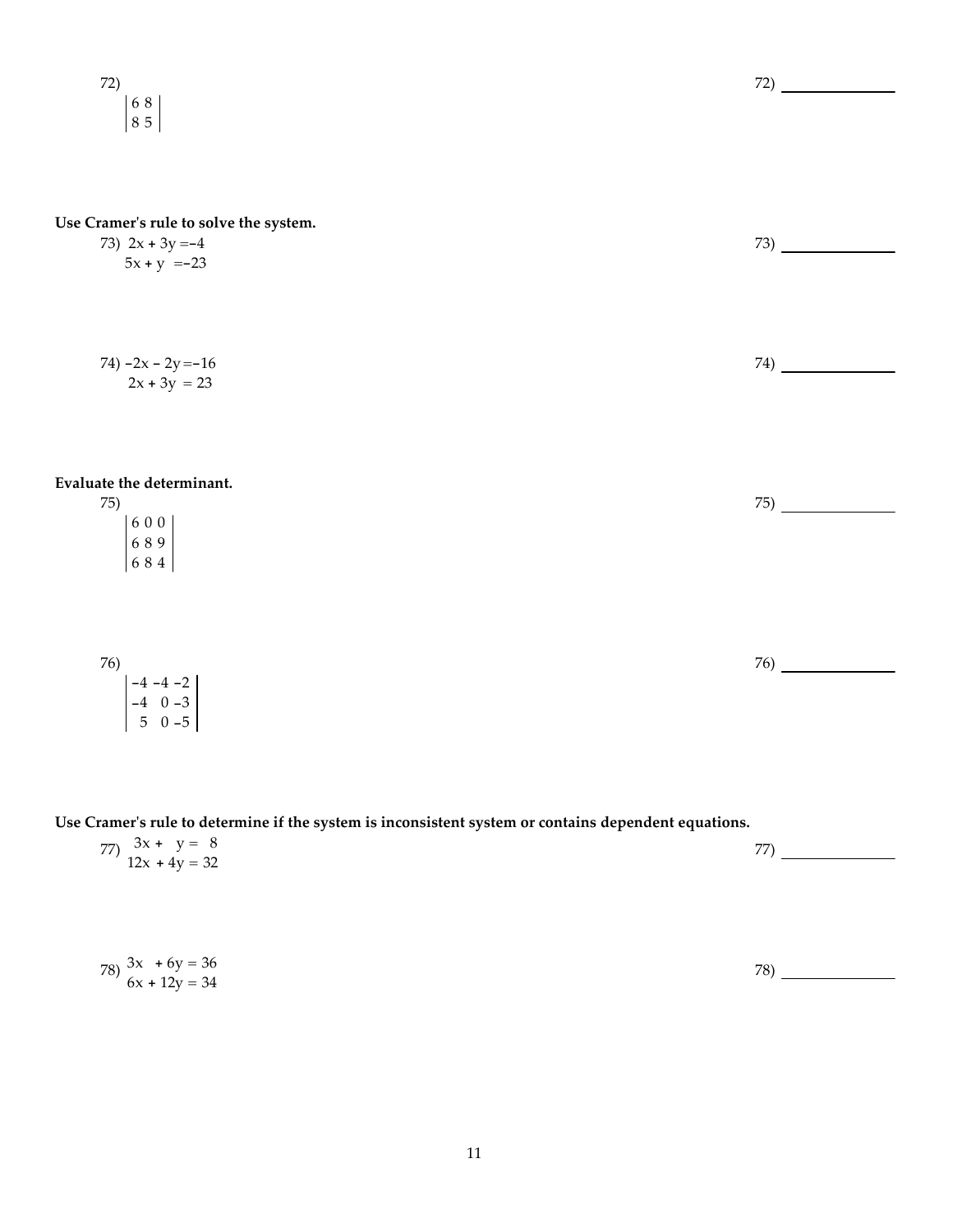Answer Key Testname: PATTERSON141REVIEW3-REAL

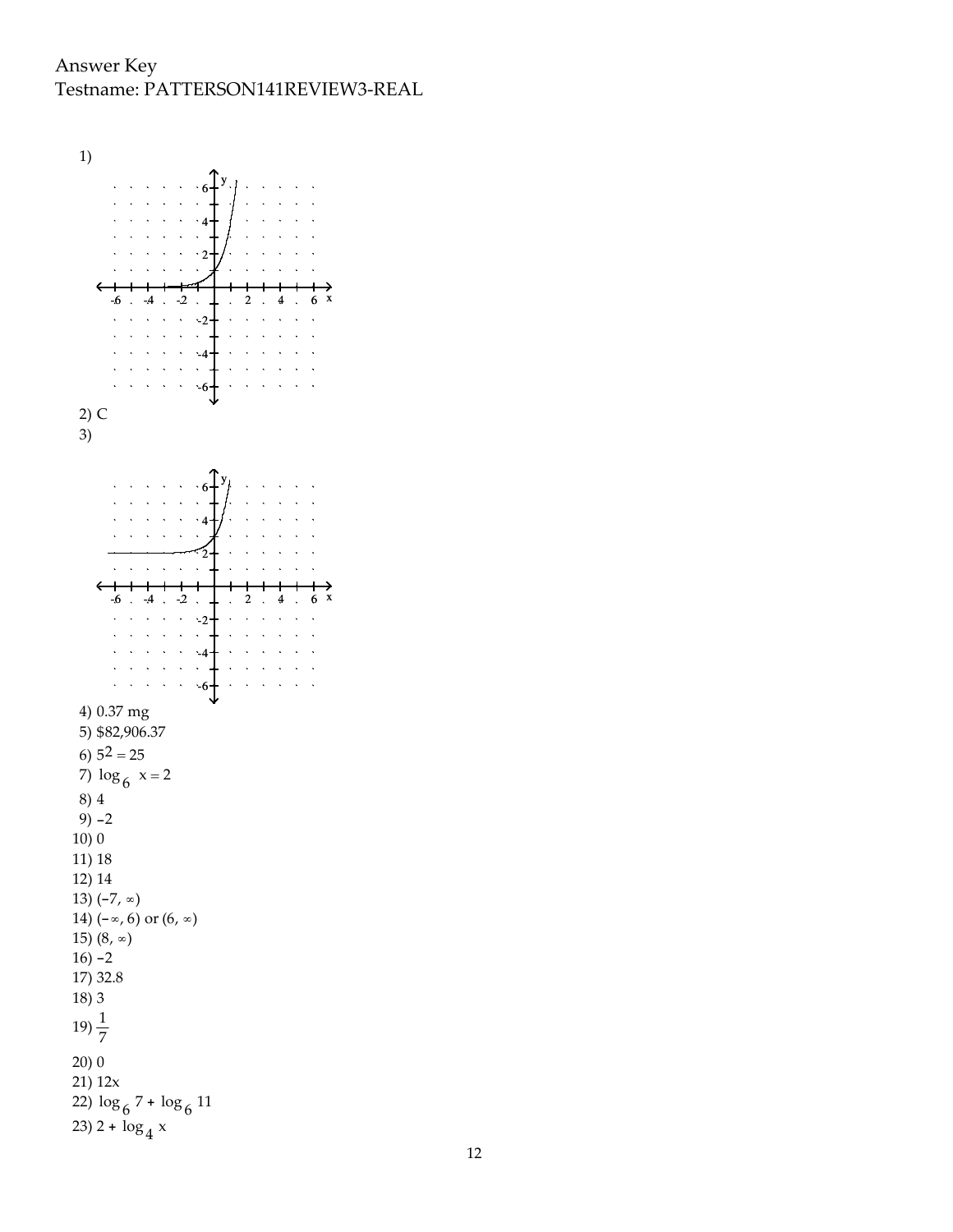## Answer Key Testname: PATTERSON141REVIEW3-REAL

```
24) 4 + log x
25) \log_3 7 - \log_3 526) log x - 2
27) 6 log <sub>3</sub> x
28) -2 log 4
11
29) 9logd x
30) log 6
7 + log 6
11 - log 6
5
31) 3\log_6 x - 8\log_6 y32) \log_4(x+3) - 4\log_4 x33) \frac{1}{6} ln y + \frac{1}{6}6
34) \frac{1}{7} \log_3 x + \frac{1}{10} \log_3 y - 2 \log_3 z35) log
c
(mn)
36) ln \frac{x^6}{\sqrt[4]{y}}37) \log_6 \left( \frac{x-6}{x-1} \right)x - 138) \log_6 x^3 (x-6)^539) 1.7251
40) 1.3521
41) {3}
42) {27}
43) \sqrt{\frac{\ln 2.6}{5 \ln 2}}44) \{ \ln 2 - 5 \}45) 0.58
46) 1.28
47) 2.26
48) 81.36
49) {32}
50) {5}
51) \{e^5\}52) {e<sup>2/3</sup>
53) \{e^{14} - 2\}54) \{\frac{5}{4}\frac{5}{4}55) $3200.00
56) 5.2%
57) 46,346 people
58) 440 butterflies
59) 40 butterflies
60) solution
61) not a solution
62) \{(-4, -12)\}
```